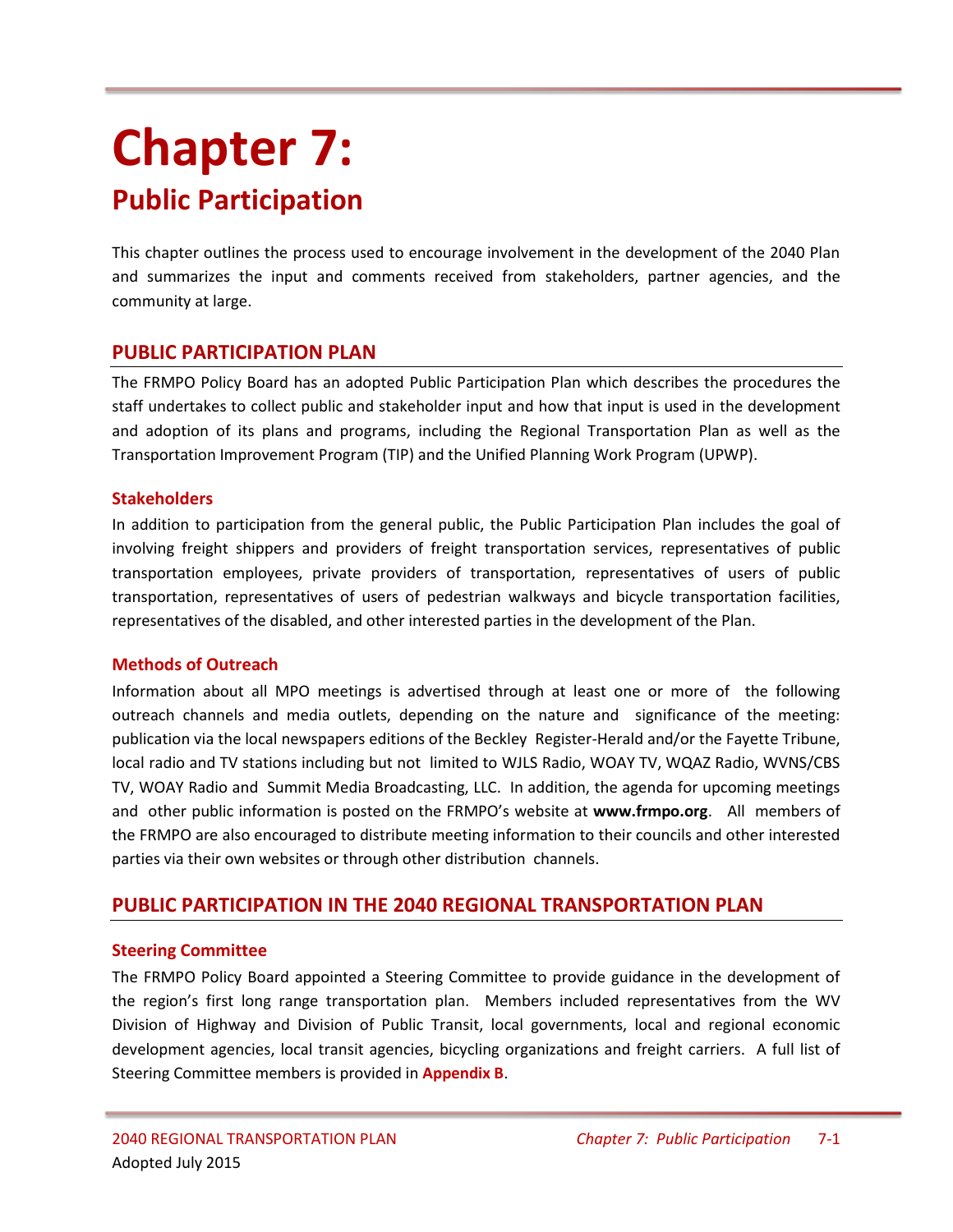The Steering Committee met at several key points during the development of the 2040 Plan to draft and recommend goals and objectives for adoption by the Policy Board; provide review and input to the Existing Conditions Report; discuss regional revenue projections; and comment on the content and priorities of the draft list of proposed projects.

## **Initial Public Meetings**

The FRMPO held an initial round of public meetings in September 2014 at Beckley City Hall and Oak Hill City Hall to invite general input from citizens and stakeholders about regional transportation concerns and issues that should be considered in the 2040 Plan. The meetings included a presentation of draft Plan Goals and Objectives, existing transportation conditions in the two-county region based on an analysis of data for roadways, transit and other modes, as well as projections for future population and employment and their anticipated impact on transportation demand. Citizens were asked to comment on the proposed Goals and Objectives and provide input to confirm the initial findings and/or suggest additional transportation needs not previously identified.

### **Public Survey**

During the early stages of the 2040 Plan's development, a brief survey on transportation needs and concerns was also developed for use in obtaining community input. A copy of the survey form is included in **Appendix C**.

Paper copies of the survey were provided at the September public meetings, and those attending the meetings were encouraged to take extra copies to distribute to others. The survey was also posted on the FRMPO website, and the link to access it was included in the notices published in advance of the public meetings. FRMPO Policy Board members and Steering Committee members were asked to help publicize the survey by placing copies in city and county government facilities as well as other public buildings.

The number of responses was not large (25) but certainly comparable to the number of citizens typically attracted to public meetings. Notable survey findings are described below. The final 2040 Plan includes recommendations to address the issues most frequently raised.

- Most survey respondents are aware that public transit is available, and feel it is a very important service. However, they say buses need to run more frequently to be truly usable as a form of transportation, especially for the Fayette County routes.
- Walking or bicycling is dangerous even in urban areas because of a lack of sidewalks and bicycle facilities. Where sidewalks do exist, they are blocked or in need of repair. The lack of sidewalks along Harper Road in Beckley was mentioned multiple times.
- Traffic congestion is particularly bad on Ritter Drive (US 19) through the Beaver and Shady Spring communities, on Harper Road, and on Robert C. Byrd Drive and Eisenhower Drive.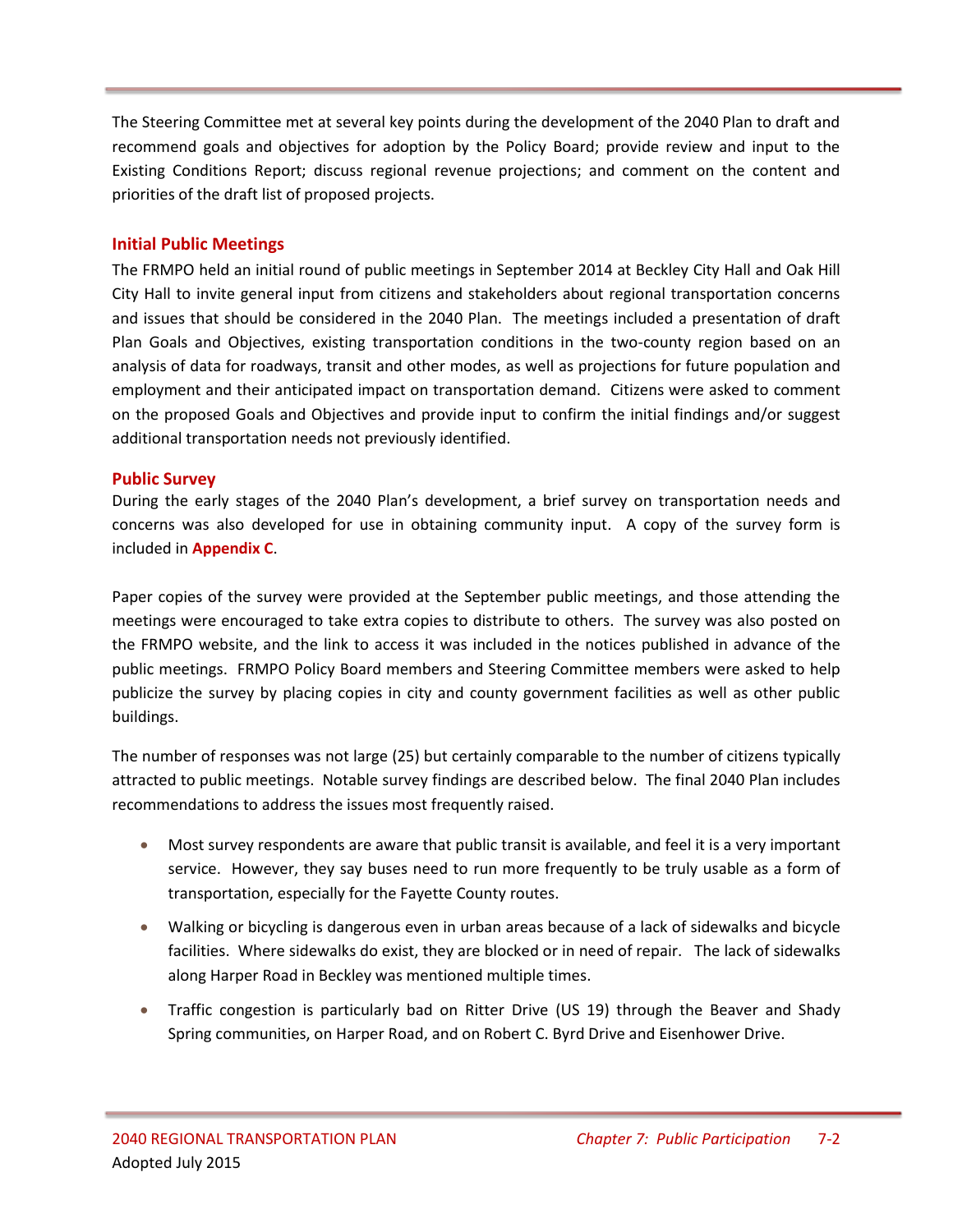# **Figure 7-1: Survey Respondents' Ranking of Transportation System**



 **How would you rank the region's transportation system in each of these areas?**





If you had \$100 dollars, how much would you spend on each part of the transportation system?